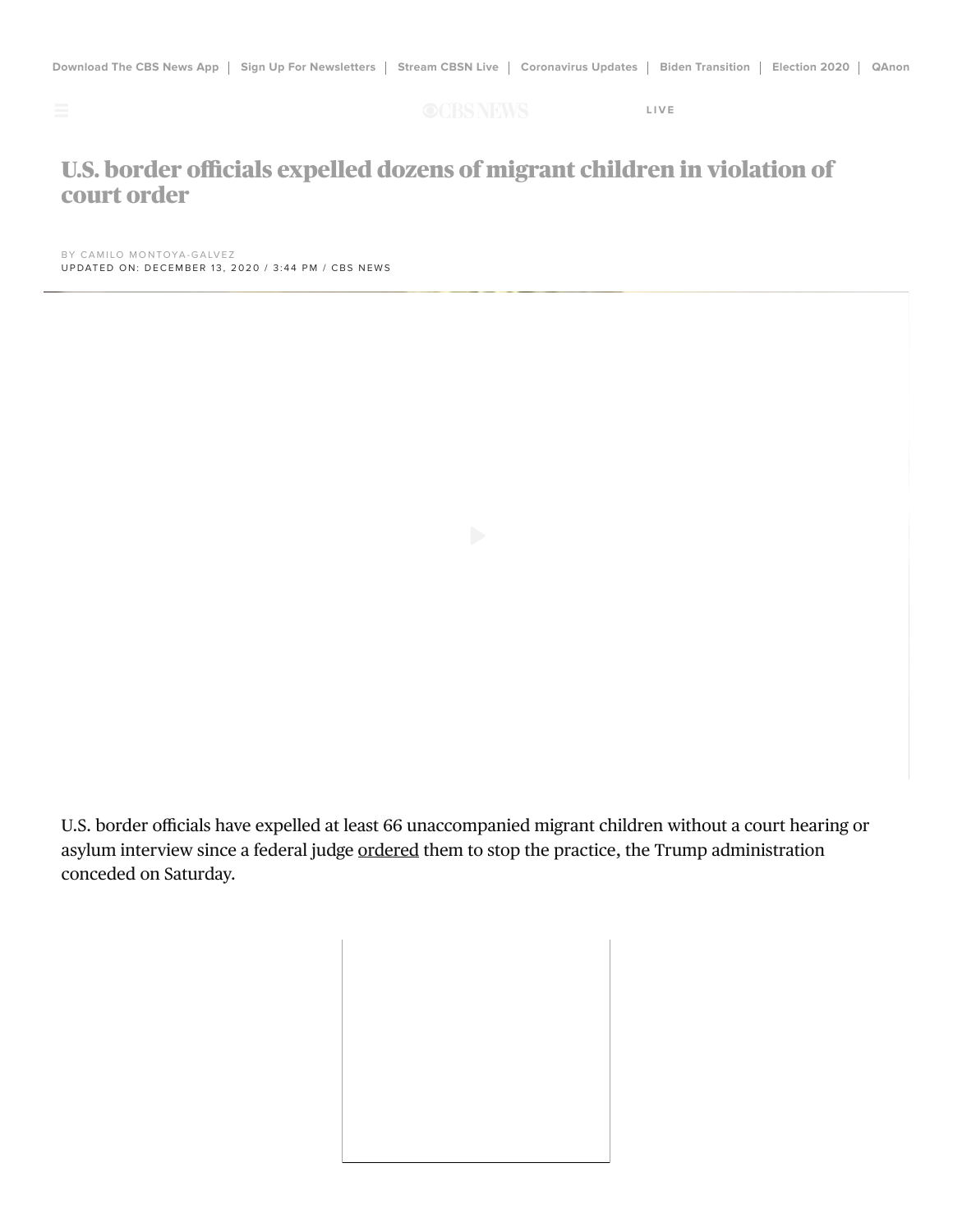In a filing in federal court in Washington, Justice Department lawyers acknowledged the expulsions represented a "contravention" of a ruling issued by U.S. District Court Judge Emmet Sullivan in November

that prohibits the Trump administration from using a pandemic-era emergency border policy to expel minors who are apprehended without their parents or legal guardians.

"Defendants regret that class members were expelled contrary to the Court's injunction and are committed to full compliance with the Court's injunction going forward," Justice Department attorneys wrote.

## Sign up for Breaking News Alerts

| enter your email |  |  |  |  |
|------------------|--|--|--|--|
|------------------|--|--|--|--|

Sign Up

By signing up, you agree to the CBS Terms of Use and acknowledge the data practices in our Privacy Policy.

Receive updates, offers & other information from the CBS family of companies & our partners. Opt out through the unsubscribe link in any marketing email.

On November 18, Sullivan found that the public health law the Trump administration has been invoking since March does not allow immigration authorities to expel border-crossers with little or no due process. He also rejected the argument that the public health authority, which dates back to the late 19th century, overrides several legal safeguards Congress established for migrant children.

Through his ruling, Sullivan designated all unaccompanied migrant children taken into U.S. custody as class members in the court case.

Several federal laws require border officials to quickly transfer unaccompanied migrant children to shelters and other housing facilities administered by the Office of Refugee Resettlement, which is mandated to connect the minors with lawyers and child advocates while they pursue an asylum claim or other forms of relief from deportation. Arguing that these requirements could be suspended during a public health emergency, the Trump administration expelled thousands of unaccompanied migrant children to Mexico and Central America.

## **Immigration**

- Supreme Court: It's too early to review Trump's census plan
- Shelter officials oppose Trump's effort to expel migrant children
- U.S. officials expelled 66 migrant kids in violation of court order
- DHS restores DACA and begins accepting first-time applications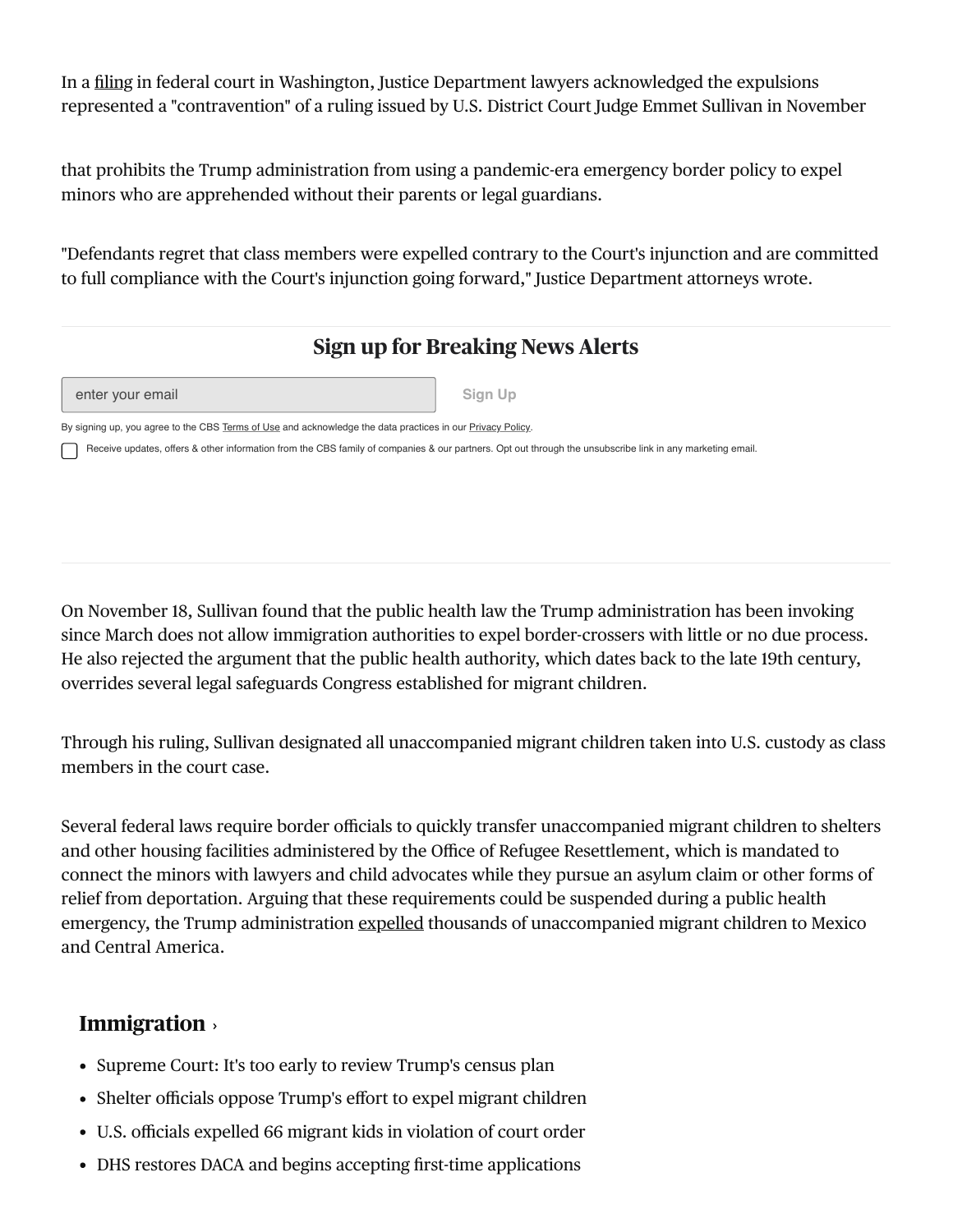Saturday's legal filing by the government included declarations from two top Customs and Border Protection (CBP) officials. U.S. Border Patrol chief Rodney Scott said his agents have expelled 26 unaccompanied migrant children since Sullivan's order. William Ferrara, the head of the Office of Field Operations, a CBP branch that oversees border ports of entry and airports, said his officials expelled eight unaccompanied minors after the court ruling.

The children expelled after Sullivan issued his decision were between 12 and 17 years old, according to the declarations. One of them turned out to be a U.S. citizen who was ultimately allowed to enter the country after being expelled, Ferrara said in his declaration.

"The widespread failure to comply with the injunction is deeply concerning and we hope the illegally expelled children will not be harmed before they can be found, if they can be found," Lee Gelernt, the American Civil Liberties Union lawyer challenging the expulsions, told CBS News.

A CBP spokesperson declined to comment, citing pending litigation.



A Central American migrant child stands next to a sign that reads in Spanish "Mandatory Face Masks For All Services At La 72 House" displayed outside a migrant shelter in the town of Tenosique, Tabasco state, Mexico, on Sunday, Oct. 4, 2020.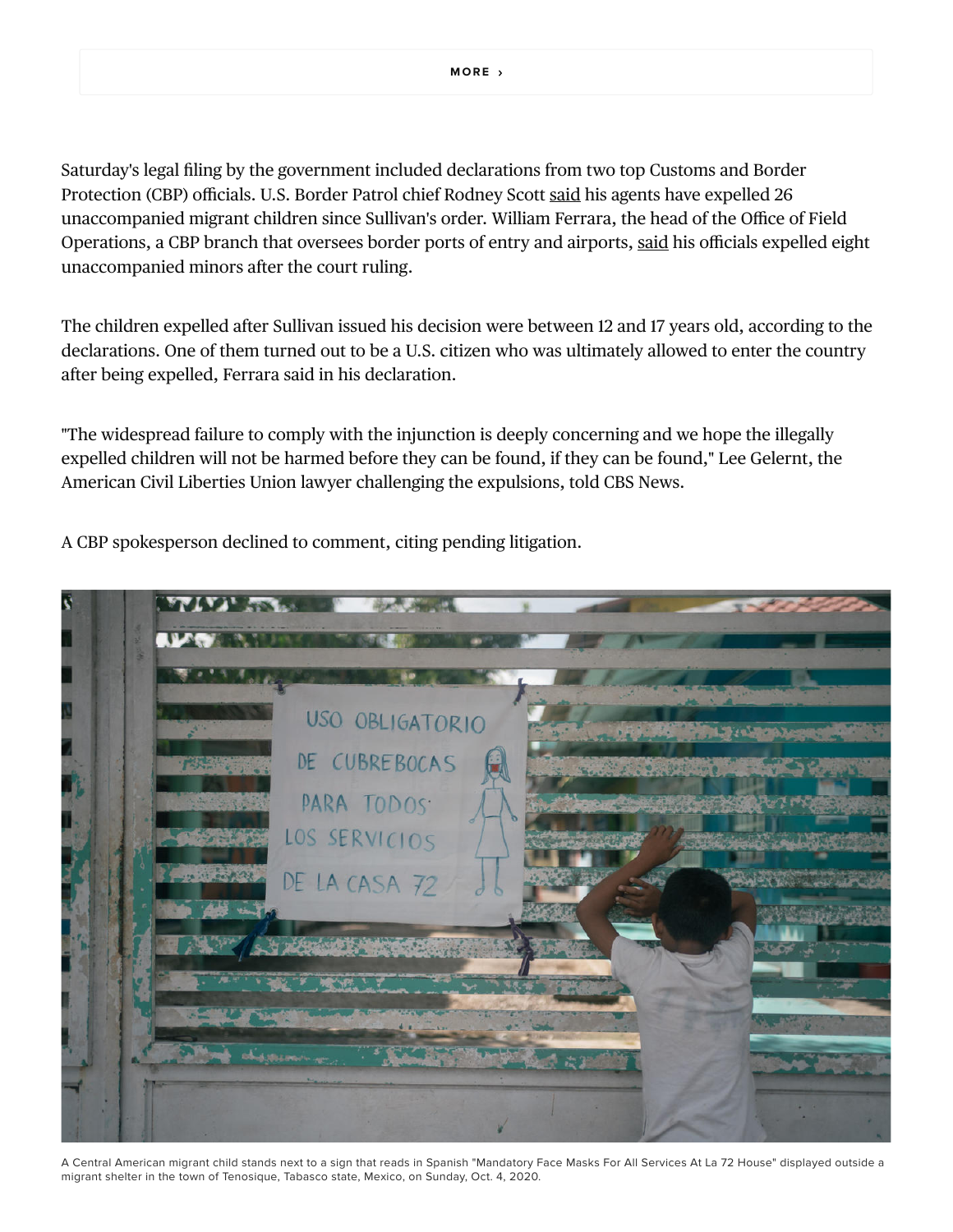Justice Department lawyers have sought to suspend Sullivan's order, arguing that it will lead to a surge in border crossings that could spur COVID19 outbreaks inside holding facilities and shelters. According to

Scott, Border Patrol agents have apprehended more than 3,700 unaccompanied minors along both land borders since Sullivan's order.

The declarations submitted on Saturday represent the second time the Trump administration has admitted to expelling unaccompanied migrant children in violation of November's court order. Earlier in December, U.S. Immigration and Customs Enforcement (ICE) said it expelled 32 unaccompanied migrant minors through a flight to Guatemala on the day Sullivan published his decision.

ICE has said the flight, which BuzzFeed News first reported, departed before its leadership was made aware of Sullivan's order earlier in the day.

"At the time the flight arrived in Guatemala City and the unaccompanied minors were transferred, neither the ICE personnel on the flight, nor those on the ground in Guatemala City, were aware of the injunction," ICE official Jeffrey Lynch said in a legal declaration dated December 2.

Lynch said U.S. Department of Homeland Security leadership made the decision not to return the expelled minors back to the U.S. on the return flight.

Scott and Ferrara, the CBP officials, said the most recent expulsions occurred despite the issuance of guidance that instructed agents to adhere to Sullivan's directions.

Ferrara said some of the children expelled by his officers appeared to have "made a wrong turn and had no intention of entering the United States" or were unable "to establish identity and alienage." Scott said the expulsions stemmed from some supervisors and agents being unaware of guidance issued by headquarters, noting the pandemic has hindered in-person training.

Both CBP leaders said they have taken corrective actions to address the expulsions, including reissuing guidance and instituting additional supervisory reviews when agents apprehend migrant minors. Scott said "formal discipline" is being considered for some supervisors.

Scott and Ferrara both expressed regret and said their offices have reached out to Mexican and Canadian authorities to alert them of the children who were illegally expelled.